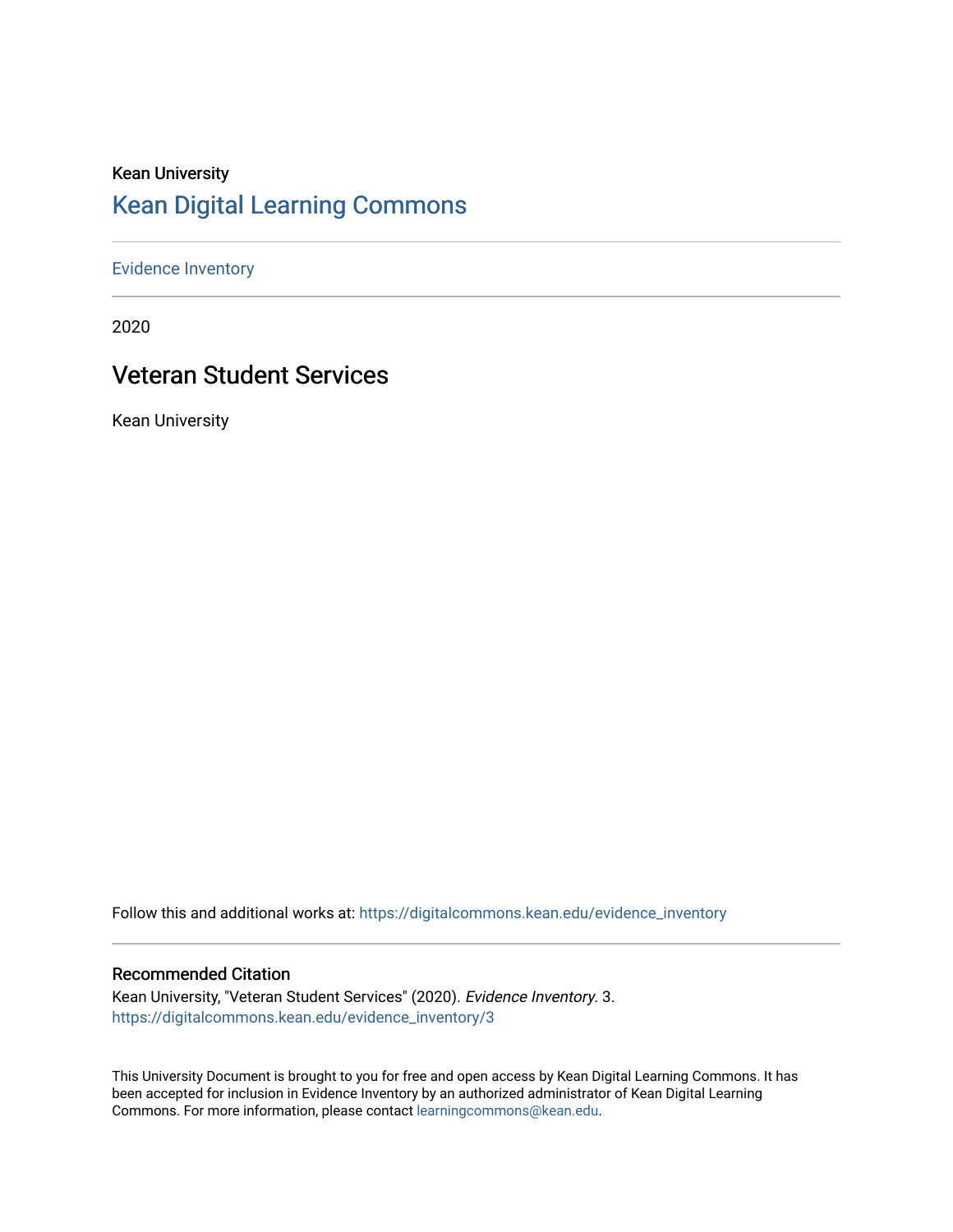### Veteran Student Services

### Abstract

The New Jersey National Guard is activating units to support the State's response to COVID-19. This includes some Kean University students from our different locations (Union, Ocean, Skylands, and Online). If a Guard member is activated, they will be sent orders from their respective units. These orders will need to be presented to each professor to help support the continuation of remote education to every extent possible. Faculty are encouraged to work with each Guard member on an individual basis, as some Guard members will require additional support. Depending on the length of time a Guard member is on active duty, incomplete or other accommodations available through the Office of the Registrar may become necessary. The Office of Veteran Student Services is also encouraging all veterans. active military and their dependents at Kean to register for both Summer and Fall 2020, as appropriate and possible depending on their military and life obligations. Please feel free to contact the Office of Veteran Student Services by email to veteran@kean.edu with any questions or requests for additional information, support, and resources.

### Keywords

Veteran Student Services, Student services, supporting students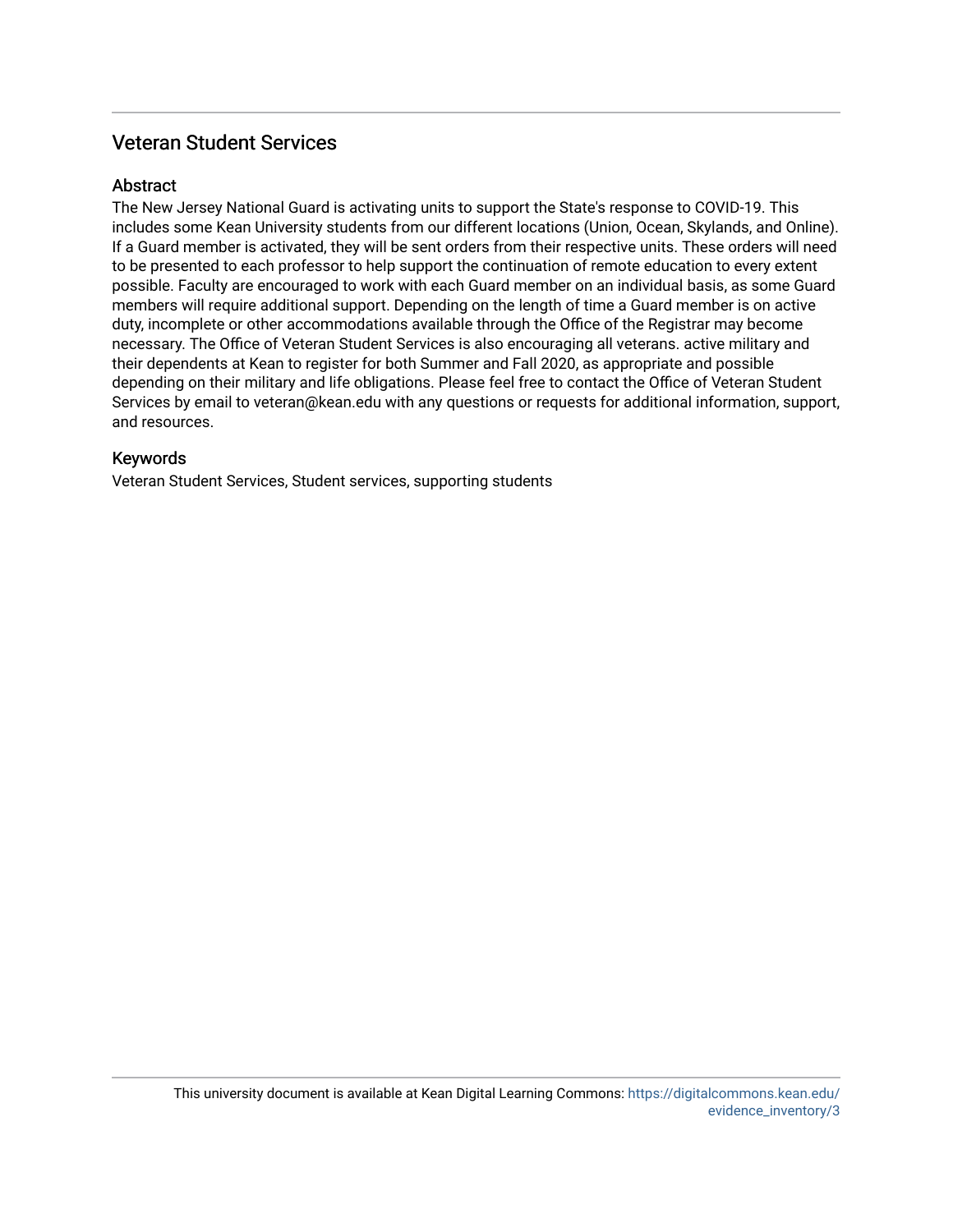The New Jersey National Guard is activating units to support the State's response to COVID-19. This includes some Kean University students from our different locations (Union, Ocean, Skylands, and Online). If a Guard member is activated, they will be sent orders from their respective units. These orders will need to be presented to each professor to help support the continuation of remote education to every extent possible. Faculty are encouraged to work with each Guard member on an individual basis, as some Guard members will require additional support. Depending on the length of time a Guard member is on active duty, incomplete or other accommodations available through the Office of the Registrar may become necessary. The Office of Veteran Student Services is also encouraging all veterans. active military and their dependents at Kean to register for both Summer and Fall 2020, as appropriate and possible depending on their military and life obligations. Please feel free to contact the Office of Veteran Student Services by email to veteran@kean.edu with any questions or requests for additional information, support, and resources.

*When contacting our representatives, continuing & newly admitted students should email using ONLY your Kean Google email address and be sure to provide your Kean University student ID number.*

For all questions:

Joshua Rivera, (908)737-0480 / rivejosh@kean.edu

Vito E. Zajda, (908)737-0483 / vzajda@kean.edu

For questions related to **Kean Ocean**: